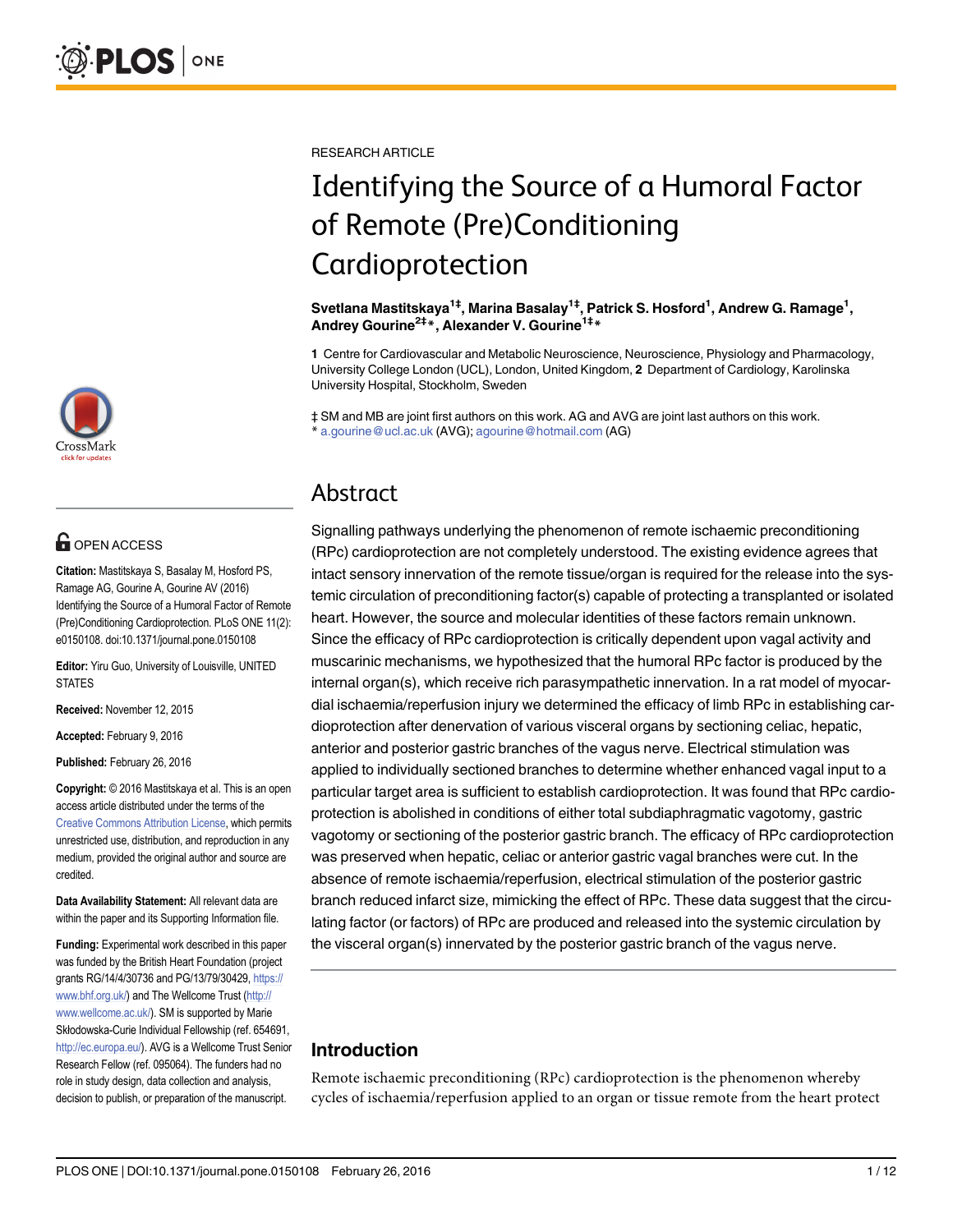<span id="page-1-0"></span>

Competing Interests: The authors have declared that no competing interests exist.

cardiomyocytes against lethal ischaemia/reperfusion injury [[1\]](#page-8-0). Despite recent advances in understanding the mechanisms underlying RPc cardioprotection (since first described by Przyklenk *et al.* in 1993 [[2\]](#page-8-0)) and promising results of some human trials in translating RPc into clinical practice, the signalling mechanisms of RPc remain incompletely understood [\[3](#page-8-0), [4\]](#page-8-0). In particular, it is not entirely clear how the "protective stimulus" is communicated from the remote organ to the heart. Several studies suggested the roles of both humoral (i.e. circulating protective factor(s))  $[5-8]$  $[5-8]$  $[5-8]$  $[5-8]$  and neural  $[1, 9-12]$  $[1, 9-12]$  $[1, 9-12]$  $[1, 9-12]$  $[1, 9-12]$  $[1, 9-12]$  signalling pathways.

The majority of the existing evidence agrees that intact afferent (sensory) innervation of the remote tissue/organ is required to mediate cardioprotection established by a variety of peripherally-applied stimuli, including "classical" RPc involving episodes of remote ischaemia/ reperfusion [\[9](#page-9-0), [10](#page-9-0)], topical application of capsaicin to activate sensory fibres [\[8](#page-9-0)] or electroacupuncture [[13](#page-9-0)]. Intact sensory innervation of the remote organ is also required for the production of transferable "remote preconditioning factor" capable of protecting denervated or transplanted heart [\[8](#page-9-0), [14](#page-9-0)]. Efficacy of this circulating factor was also demonstrated in a cross species RPc model, where plasma dialysate from human donors who underwent arm RPc was applied to a Langendorff rabbit heart preparation or cardiomyocyte cultures [\[6\]](#page-8-0). These data suggested that activation of sensory fibres, which innervate the remote tissue, results in a release of a preconditioning factor into the systemic circulation.

There is also strong evidence suggesting that intact parasympathetic mechanisms are required to establish RPc cardioprotection. It was shown that RPc cardioprotection is abolished by highly selective genetic targeting and silencing of vagal preganglionic neurons of the dorsal vagal motor nucleus (DVMN), bilateral cervical vagotomy or systemic muscarinic receptor blockade with atropine  $[9, 11, 15-17]$  $[9, 11, 15-17]$  $[9, 11, 15-17]$  $[9, 11, 15-17]$  $[9, 11, 15-17]$  $[9, 11, 15-17]$  $[9, 11, 15-17]$  $[9, 11, 15-17]$  $[9, 11, 15-17]$ . We and others  $[18-20]$  $[18-20]$  $[18-20]$  $[18-20]$  have demonstrated significant vagal innervation of the left ventricle and suggested that RPc is mediated by the actions of acetylcholine released by vagal efferents at the level of the myocardium, completing the arch of the "remote preconditioning reflex" [\[11,](#page-9-0) [16,](#page-9-0) [21\]](#page-9-0).

However, the significance of parasympathetic ventricular innervation has been questioned previously (reviewed by J Coote [\[22\]](#page-9-0)) and the proposed vagal mechanism cannot fully explain the efficacy of RPc in protecting denervated or transplanted hearts or cross-species transfer of 'cardioprotection' by plasma dialysate. Overall, the data showing a critical role of vagal mechanisms in mediating RPc phenomenon suggested that release of a transferable RPc factor is under parasympathetic control mediated by muscarinic receptor activation. Results of recent reports of the proteomic analysis of the RPc dyalisate identified changes in plasma levels of certain proteins [[23\]](#page-9-0); some of these are produced by the liver.

In this study we tested the hypothesis that RPc stimulus applied to the peripheral organ/tissue triggers release of a preconditioning factor (or factors) from visceral organs, which receive rich vagal innervation. This was carried out by determining if the efficacy of RPc in establishing cardioprotection is affected by subdiaphragmatic vagotomy and by sectioning of individual branches of the abdominal vagus nerve: celiac, hepatic, anterior gastric and posterior gastric. Electrical stimulation of the peripheral end of the individually sectioned vagal branches was then carried out to determine whether enhanced vagal input to a particular visceral target area was sufficient to establish (i.e. mimic RPc) cardioprotection.

#### Materials and Methods

All the experiments were performed in accordance with the European Commission Directive 2010/63/EU (European Convention for the Protection of Vertebrate Animals used for Experimental and Other Scientific Purposes) and the UK Home Office (Scientific Procedures) Act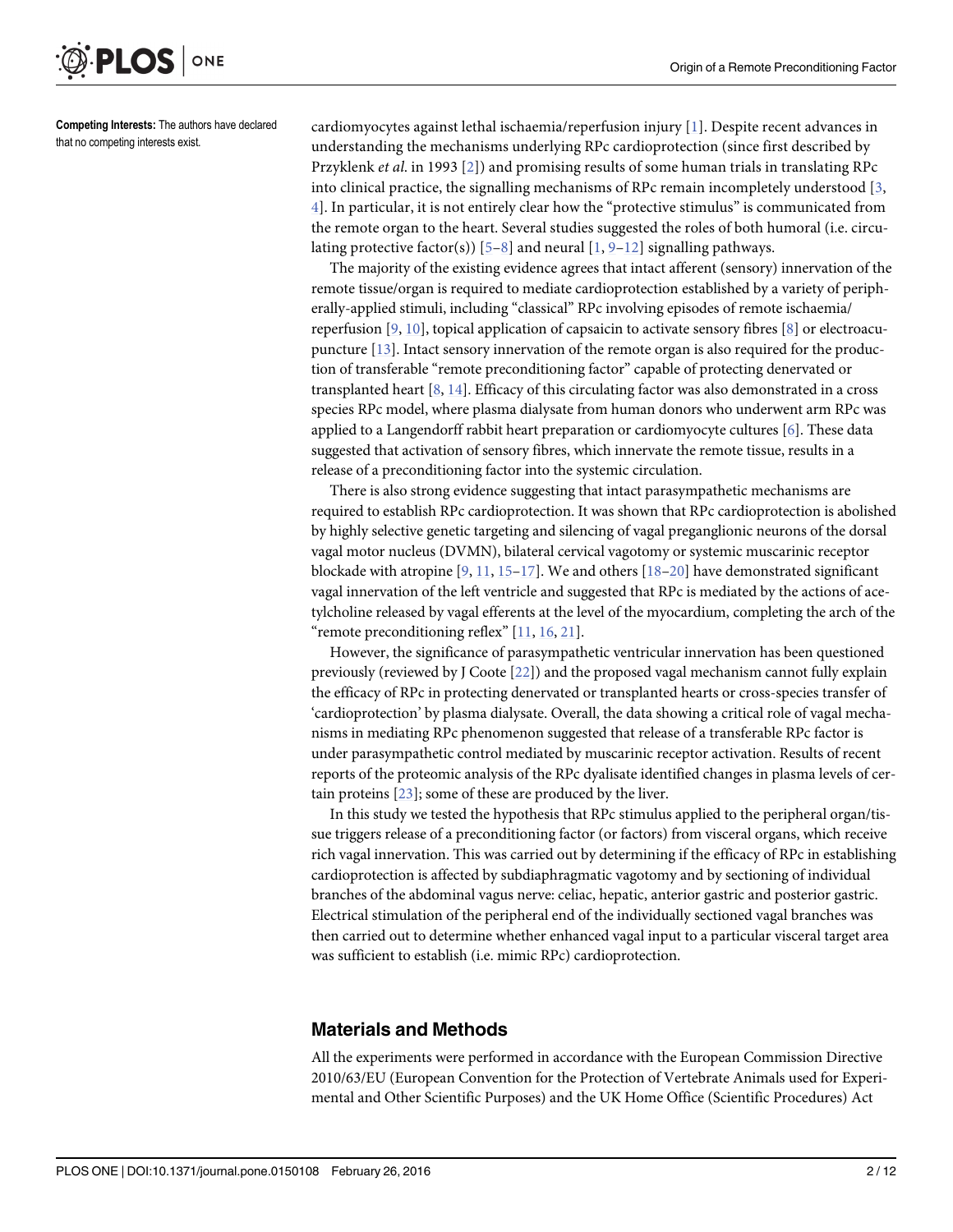<span id="page-2-0"></span>(1986) with the project approval from the UCL Animal Welfare and Ethical Review Body (AWERB).

#### Animal preparation

This study was performed in 69 adult male Sprague-Dawley rats (280–320 g; UCL breeding colony) anaesthetized with pentobarbital (induction 60 mg kg<sup>-1</sup> i.p.; maintenance 10–15 mg  $kg^{-1} h^{-1}$  i.v.). Adequate anaesthesia was ensured by maintaining stable levels of the arterial blood pressure (ABP) and heart rate and monitored by the absence of a withdrawal response to a paw pinch. The right carotid artery and left jugular vein were cannulated for measurement of ABP and administration of anaesthetic, respectively. The trachea was cannulated, and the animal was mechanically ventilated with room air using a positive pressure ventilator (tidal volume of 1 ml/100 g of body weight, ventilator frequency  $\sim$  60 strokes min<sup>-1</sup>). PO<sub>2</sub>, PCO<sub>2</sub> and pH of the arterial blood were measured regularly and, if required, ventilation was adjusted to maintain these values within the physiological ranges. ABP and a standard lead II ECG were recorded using Power1401 and Spike2 software (Cambridge Electronic Design). The body temperature was maintained at 37±0.5°C with a servo-controlled heating pad.

#### Subdiaphragmatic and selective visceral vagotomies

Vagal trunks were carefully dissected bilaterally under the diaphragm as described by Prechtl et al. [\[24\]](#page-9-0). Briefly, an incision was made to gain access to the abdominal cavity. The left lobes of the liver were gently pulled aside and the stomach was retracted caudally to expose the esophagus. Subdiaphragmatic vagal trunks or individual vagal branches were identified and isolated. Experimental groups were formed from the animals which had a total subdiaphragmatic vagotomy (i); and those which had individual branches sectioned, the hepatic branch (ii); the celiac branch (iii); the gastric posterior branch, (iv), the gastric anterior branch (v) and both gastric branches (vi) ( $Fig 1$ ). In rats receiving sham treatment the preparative surgery and all the procedures were identical, vagal branches were visualized, subjected to gentle traction applied to their fascial investiture but not sectioned. The stomach and the lobes of the liver were then repositioned back within the abdominal cavity and the abdominal muscle and skin were closed with surgical sutures. RPc or sham-RPc stimuli were applied 15 min after the vagotomies.

#### Electrical stimulation of individual vagal branches

Individual visceral branches of the vagus nerve were isolated as described above. Care was taken when separating the nerves so as not to damage others within the bundle. After isolation, the branch was cleared of connective tissue, the proximal end was ligated with a silk suture and crushed to prevent afferent traffic. The nerve was then placed on a bipolar silver hook stimulating electrode with the cathode positioned proximally to the target organ. The electrode was connected to a constant current isolated stimulator (Model DS3; Digitimer) triggered by a digital output from Power1401 interface controlled by a script written for Spike2 software. The exposed nerve (free and placed on the stimulating electrodes) was embedded in polyvinylsiloxane dental impression material (Super-Dent $^{(8)}$ , Carlisle Laboratories). The stomach and the lobes of the liver were then repositioned back within the abdominal cavity and the abdominal muscle and skin were closed with surgical sutures. The electrical stimulation (10 Hz, 0.5 mA, 0.1 ms pulse) was delivered continuously starting 25 min prior to the left anterior descending (LAD) artery ligation and continuing 10 min into the reperfusion period, in accord with the protocol described previously  $[11]$  $[11]$  $[11]$ . Parameters of electrical stimulation were similar to those used in studies of vagal efferent control of gastric and intestine motility [[25](#page-9-0)]. In animals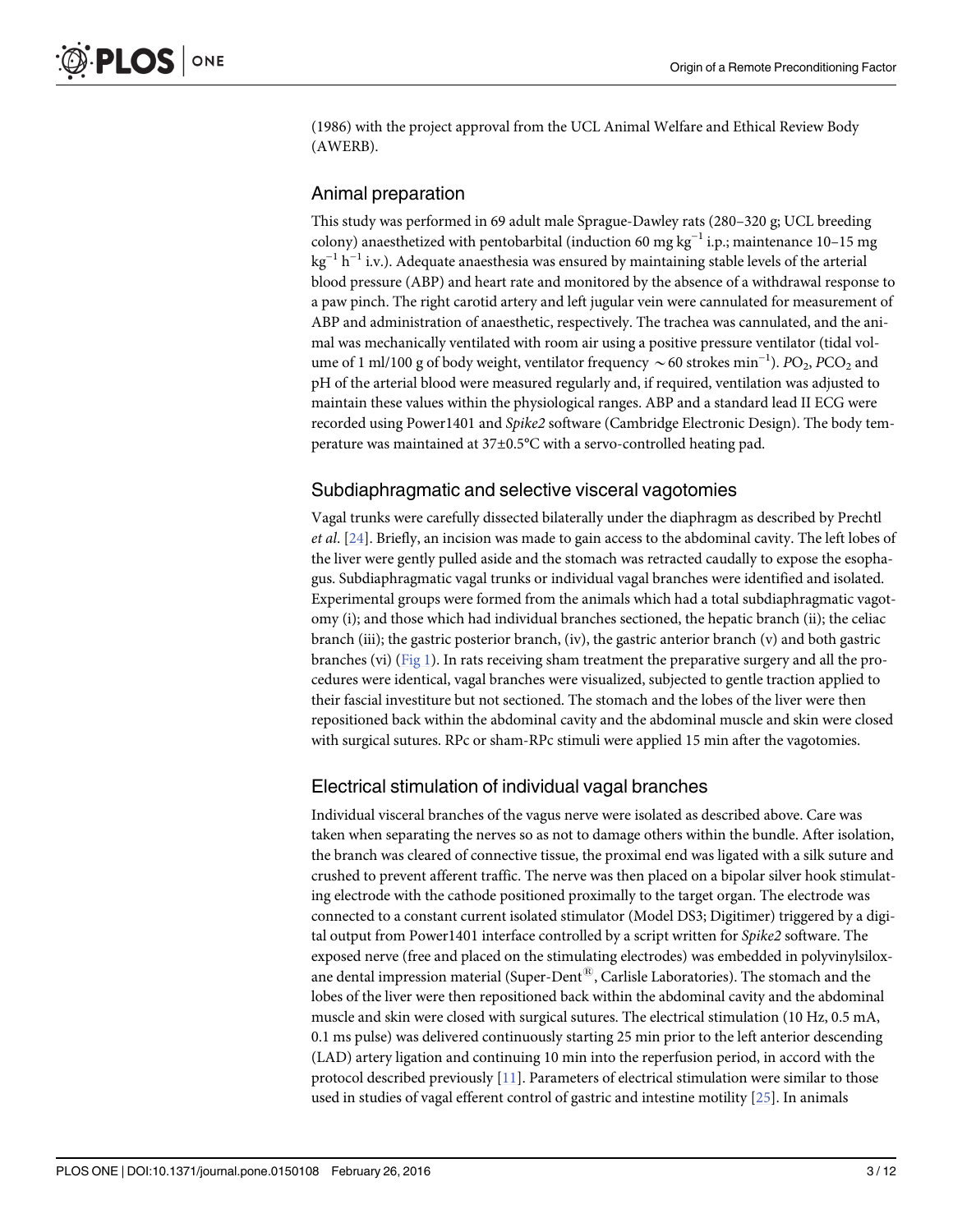<span id="page-3-0"></span>



[Fig 1. E](#page-2-0)xperimental interventions. Previous studies-DVMN silencing, cervical vagotomy. Six types of subdiaphragmatic vagotomy performed in the current study: total, bilateral gastric, anterior gastric, posterior gastric, hepatic and celiac, are shown on a schematic representation of typical distribution of rat abdominal vagal branches. Agb, anterior gastric branch; Avt, anterior vagal trunk; Ccb, common celiac branch; Hb, hepatic branch; Lvn, left vagus nerve; Pgb, posterior gastric branch; Pvt, posterior vagal trunk; Rvn, right vagus nerve. Brain, lungs, heart, diaphragm, liver, stomach, pancreas, small intestine and colon are depicted schematically.

doi:10.1371/journal.pone.0150108.g001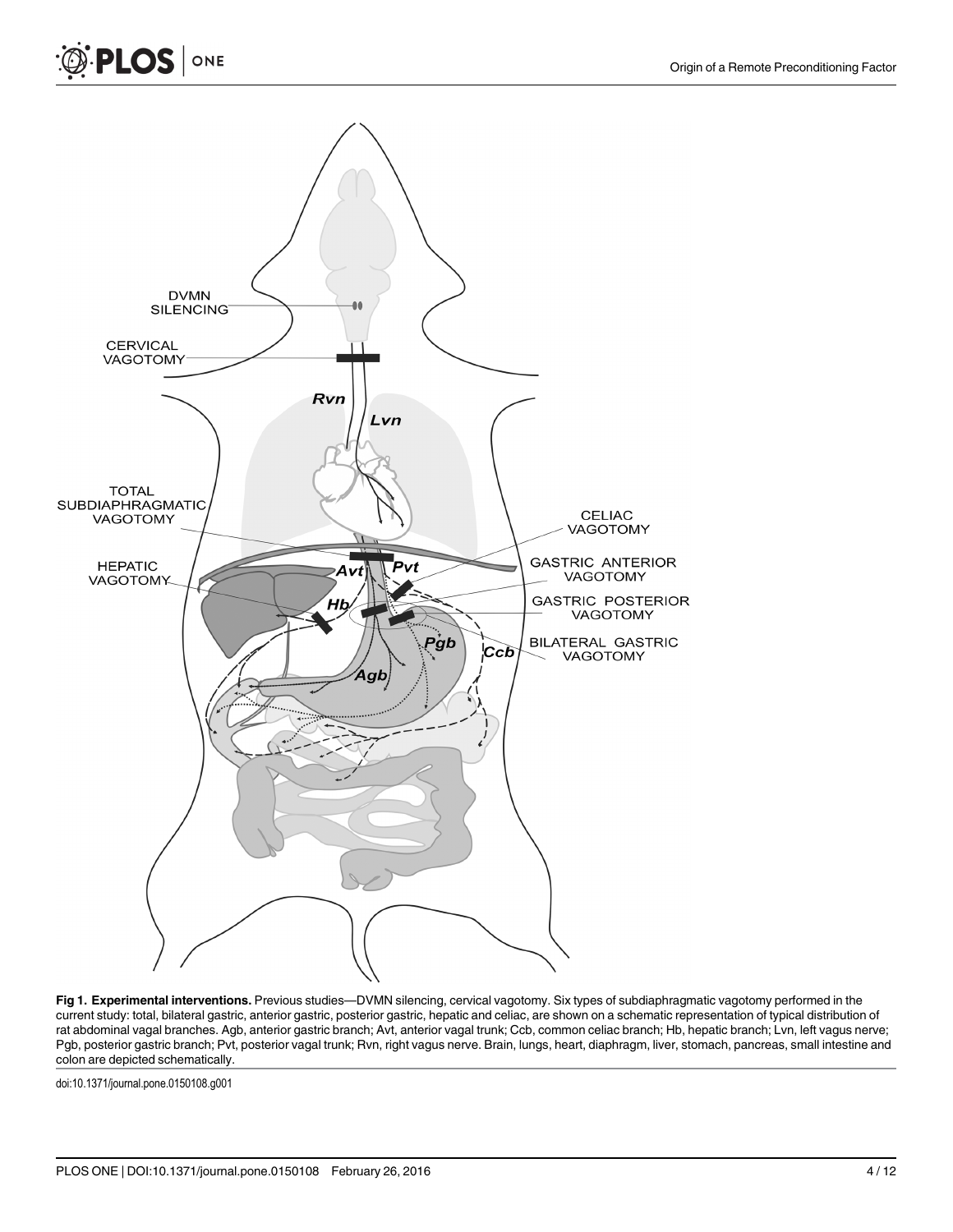<span id="page-4-0"></span>receiving sham stimulations, the surgical procedures were identical, the nerve was crushed and placed on electrodes but no current was delivered to the electrodes.

#### Induction of RPc cardioprotection

An established experimental model of RPc cardioprotection was used [[9](#page-9-0), [11](#page-9-0)]. Blood supply to both hind limbs was interrupted for 15 min by placing vessel clamps on both femoral arteries at the proximal level  $\sim$  1 cm below the inguinal ligament. The clamps were removed and the limbs perfusion was reinstated for 10 min prior to myocardial infarction. Sham-RPc procedure involved dissection of femoral arteries without occlusion. This RPc protocol (15 min occlusion of both femoral arteries followed by 10 min of reperfusion) was previously reported to confer significant cardioprotection against acute myocardial ischaemia/reperfusion injury  $[9, 11, 26]$  $[9, 11, 26]$  $[9, 11, 26]$  $[9, 11, 26]$  $[9, 11, 26]$  $[9, 11, 26]$ .

#### Myocardial ischaemia/reperfusion injury

The heart was exposed via a left thoracotomy and a 4–0 monofilament polypropylene suture was passed around the LAD coronary artery to induce a temporary occlusion. The animals were subjected to 30 min of LAD artery ligation, followed by 120 min of reperfusion. Successful LAD occlusion was confirmed by elevation of the ST-segment in the ECG and an immediate 15–30 mmHg fall in the ABP.

#### Measurements of infarct size

At the end of the reperfusion period, the LAD artery was re-occluded and 1 mL of 1.5% Evans blue dye was injected into the jugular vein to determine the area at risk. The animal was then given an anaesthetic overdose (pentobarbital sodium 200 mg kg<sup>-1</sup> iv), the heart was excised, left ventricle was isolated, frozen, and sectioned into 5–6 transverse slices from the apex to the base. The slices were weighed and photographed. The area at risk was demarcated by the absence of Evans blue staining. The slices were then incubated in 1% solution of 2,3,5- triphenyltetrazolium chloride (TTC) in Tris buffer (pH 7.4) for 15 min at 37°C, fixed in 4% formalin for 24 h, and photographed again. Viable myocardium is stained red by TTC, whereas necrotic myocardium appears pale yellow. The area at risk and the necrotic area were determined by computerized planimetry, normalized to the weight of each slice, with degree of necrosis (i.e. infarct size) expressed as the percentage of area at risk.

#### Statistical analysis

Data are reported as individual values and means ± SEM. Groups were compared by Kruskal– Wallis ANOVA by ranks followed by the Dunn's post-hoc tests. Values of p< 0.05 were considered to be significant.

#### **Results**

No differences in mean ABP or heart rate before or during ischaemia and reperfusion were observed between groups of animals recruited into the experimental protocols ([S1 Table\)](#page-8-0). There were also no differences in the areas at risk between the experimental groups. In our experiments no reduction in infarct size was observed in animals receiving abdominal incision  $(50\pm1\%$  in a control group vs  $53\pm2\%$  in a group receiving laparotomy, data not shown). Surgical access to the abdominal cavity was identical in all the experiments. Figs [2](#page-5-0) and [3](#page-5-0) illustrate infarct size data displayed as percentages of the area at risk.

Thirty min of myocardial ischaemia (LAD occlusion) followed by 120 min of reperfusion resulted in a mean infarct size of  $53\pm2\%$  [\(Fig 2\)](#page-5-0). Significant cardioprotection was established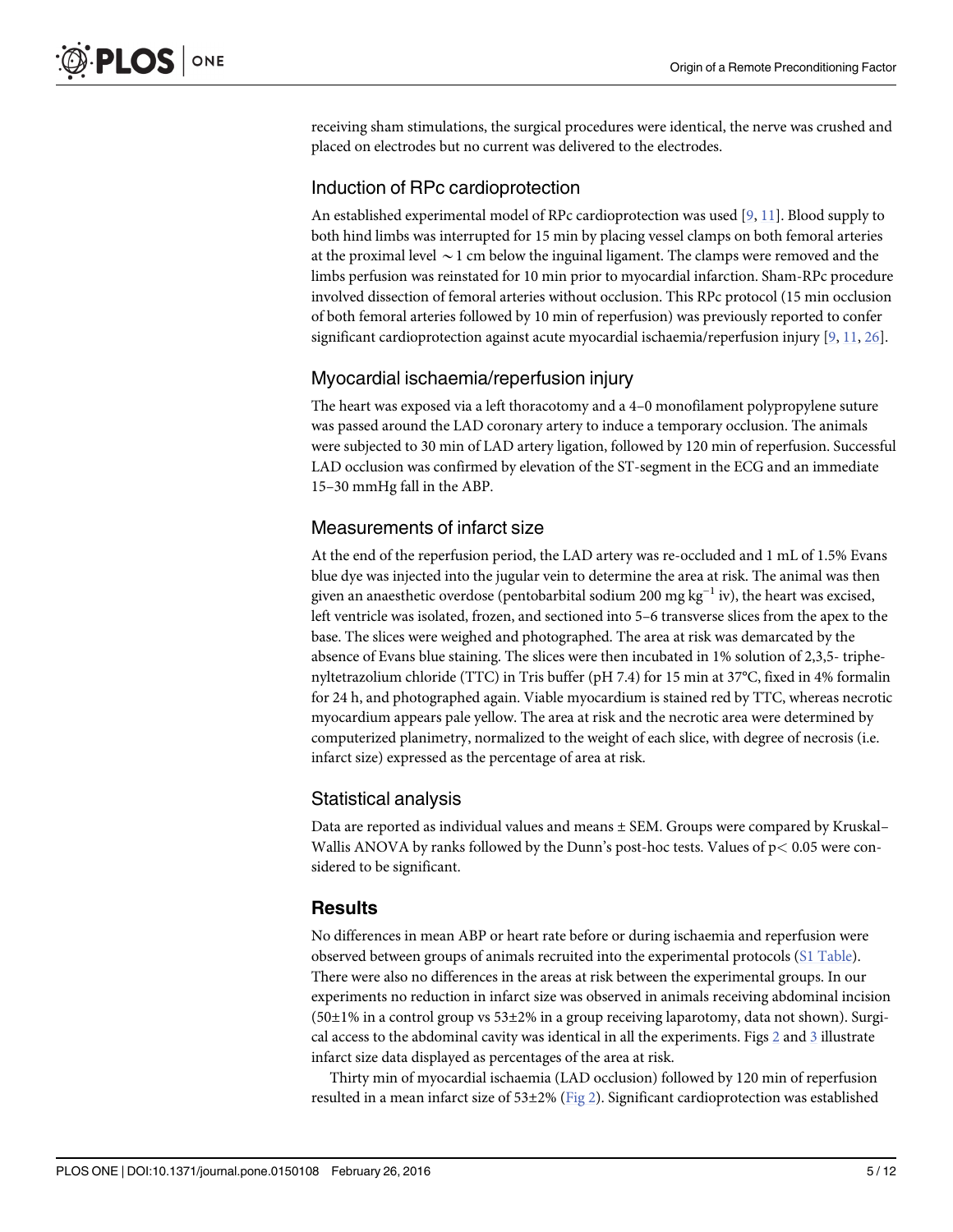<span id="page-5-0"></span>



[Fig 2. C](#page-4-0)ardioprotection established by remote ischaemic preconditioning (RPc) requires intact parasympathetic innervation of visceral organs. (a) Illustration of the experimental protocols. RPc was induced by 15 min occlusion of both femoral arteries, followed by 10 min reperfusion. Sham-RPc procedure involved dissection of both femoral arteries without occlusion. Arrows indicate time of total subdiaphragmatic vagotomy, selective sectioning of individual visceral branches or sham surgery. (b) Total subdiaphragmatic vagotomy, bilateral gastric vagotomy and selective sectioning of the posterior gastric branch abolished the cardioprotective effect of RPc, whereas sectioning of the anterior gastric, celiac or hepatic branches had no effect on RPc cardioprotection. The infarct size is presented as the percentage of the area at risk. Individual data and means ± SEM are shown. P-values correspond to the Dunn's post-hoc tests.

doi:10.1371/journal.pone.0150108.g002

by application of the RPc stimulus (15 min occlusion of femoral arteries followed by 10 min of reperfusion) as evident from a significant reduction in infarct size (32±2%, p = 0.004; Fig 2). Total subdiaphragmatic vagotomy abolished RPc cardioprotection (infarct size 50±3%;  $p = 0.004$ ) and had no effect on the infarct size in animals not subjected to RPc (50 $\pm$ 2%)



[Fig 3. E](#page-4-0)lectrical stimulation of the posterior gastric vagal branch mimics RPc cardioprotection. (a) Illustration of the experimental protocols. Electrical stimulation (stim.) of individual vagal branches commenced 25 min before the onset of myocardial ischaemia (MI) and continued 10 min into the period of reperfusion. Sham procedure involved surgical dissection of the nerve and placing it on the electrodes without stimulation. (b) Electrical stimulation of the posterior gastric vagal branch reduced the extent of myocardial ischaemia/reperfusion injury, whereas stimulation of the hepatic vagal branch or sham stimulation of the posterior gastric branch had no effect. The infarct size is presented as the percentage of area at risk. Individual data and means ± SEM are shown. P-values correspond to the Dunn's post-hoc tests.

doi:10.1371/journal.pone.0150108.g003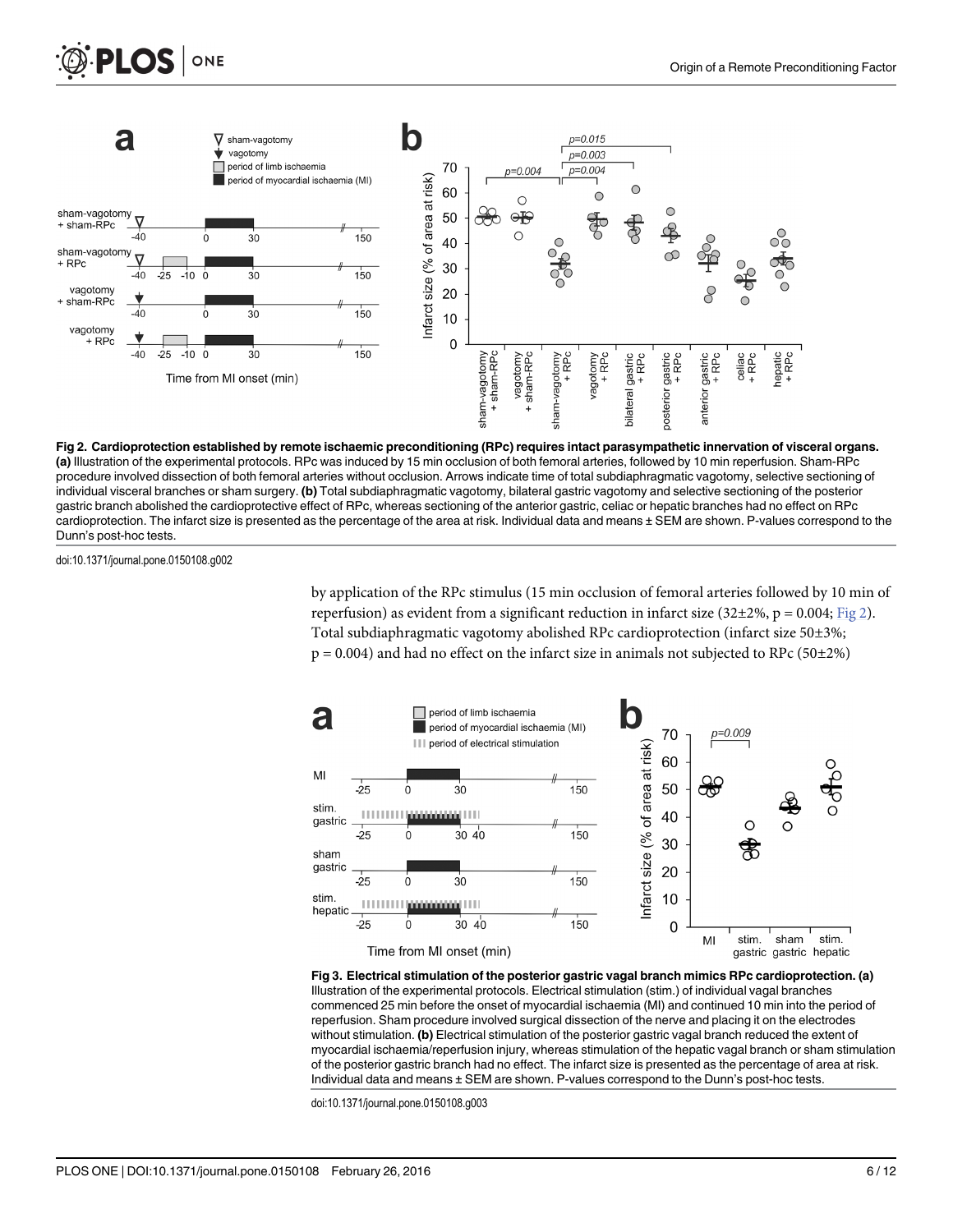<span id="page-6-0"></span>[\(Fig 2\)](#page-5-0). These data suggested that RPc cardioprotection requires intact vagal innervation of the visceral organs.

Experiments involving selective cuts of individual vagal branches demonstrated that the efficacy of RPc cardioprotection is preserved in conditions of hepatic, celiac or anterior gastric vagotomy (infarct sizes 34±3%, 26±2% and 32±3%, respectively; [Fig 2](#page-5-0)). Sectioning of both anterior and posterior gastric branches or posterior gastric branch only abolished RPc cardioprotection (infarct sizes  $49\pm3\%$  and  $43\pm3\%$ , p = 0.003 and p = 0.015, respectively, [Fig 2](#page-5-0)).

These data suggest that the RPc humoral factor(s) is likely to be produced (and released into the systemic circulation) by the visceral organ(s) innervated by the posterior gastric branch of the vagus nerve. By extension, electrical stimulation of this branch in the absence of RPc stimulus should result in cardioprotection. It was found that electrical stimulation of the posterior gastric branch established cardioprotection, mimicking the effect of RPc (infarct size 30±2% vs  $53\pm2\%$  in control animals, p = 0.009; [Fig 3](#page-5-0)). Neither sham stimulation of the posterior gastric branch nor electrical stimulation of the hepatic branch had an effect on the extent of the myocardial ischemia/reperfusion injury (43 $\pm$ 2 and 51 $\pm$ 3%, respectively; [Fig 3\)](#page-5-0).

#### **Discussion**

There is significant evidence suggesting that the mechanisms of RPc cardioprotection involve circulating humoral factor(s) produced during ischemia/reperfusion of the remote tissue [\[6,](#page-8-0) [10,](#page-9-0)  $27-30$  $27-30$  $27-30$ ], a neural component  $[1, 9-12, 14, 31-33]$  $[1, 9-12, 14, 31-33]$  $[1, 9-12, 14, 31-33]$  $[1, 9-12, 14, 31-33]$  $[1, 9-12, 14, 31-33]$  $[1, 9-12, 14, 31-33]$  $[1, 9-12, 14, 31-33]$  $[1, 9-12, 14, 31-33]$  $[1, 9-12, 14, 31-33]$  $[1, 9-12, 14, 31-33]$  $[1, 9-12, 14, 31-33]$ , or both  $[8, 10]$  $[8, 10]$  $[8, 10]$  $[8, 10]$ . Unifying current view of the general signalling mechanism of RPc involves afferent (sensory) innervation of the remote organ, which is required for the production and release into the systemic circulation of a transferable preconditioning factor  $[7, 8]$  $[7, 8]$  $[7, 8]$  $[7, 8]$ .

There is also significant evidence demonstrating that RPc is only effective in establishing cardioprotection if vagal mechanisms are intact. Experimental data obtained in our laboratory and by other groups showed that RPc cardioprotection is abolished in conditions of bilateral cervical vagotomy  $[9, 15, 17]$  $[9, 15, 17]$  $[9, 15, 17]$  $[9, 15, 17]$  $[9, 15, 17]$  $[9, 15, 17]$ , systemic muscarinic receptor blockade  $[9, 15, 17]$  $[9, 15, 17]$  $[9, 15, 17]$  or selective genetic targeting and silencing of brainstem vagal preganglionic neurons [\[11\]](#page-9-0). Earlier we proposed the idea of a "remote preconditioning reflex" which suggested that activation of C-fiber afferents (by ischaemia/reperfusion or noxious stimuli) innervating the remote tissue/organ is leading to an increased activity of parasympathetic fibers innervating the ventricular myocardium which then establishes cardioprotection via release and actions of acetylcholine  $[11]$  $[11]$  $[11]$ . However, RPc is also effective in protecting denervated or transplanted hearts [\[27\]](#page-10-0) and plasma dialysate obtained from humans receiving RPc stimulus is effective in protecting the recipient (rabbit) heart (Langendorff preparation) against ischaemia/reperfusion injury [[32](#page-10-0)] arguing against a critical role of direct vagal innervation of the ventricle. Interestingly, the same study demonstrated that plasma dialysates obtained from diabetic patients with peripheral neuropathy (i.e. parasympathetic dysfunction) were not effective [[32](#page-10-0)].

Analysis of the data available in the literature allowed us to hypothesize that production and release of a circulating preconditioning factor is under parasympathetic control. As inhibition of DVMN vagal preganglionic neurons abolishes RPc cardioprotection [\[11\]](#page-9-0) and the majority of DVMN neurons project to the myenteric plexus, with the highest density of efferent fibers terminating in the stomach [\[25](#page-9-0)], we determined the efficacy of RPc cardioprotection first in conditions of total subdiaphragmatic vagotomy and then following selective parasympathetic denervation of various visceral targets. The data obtained suggest that the circulating RPc factor is released by the internal organs innervated by the posterior gastric branch of the vagus nerve, which include stomach, proximal duodenum, jejunum and parts of the pancreas [[25](#page-9-0)].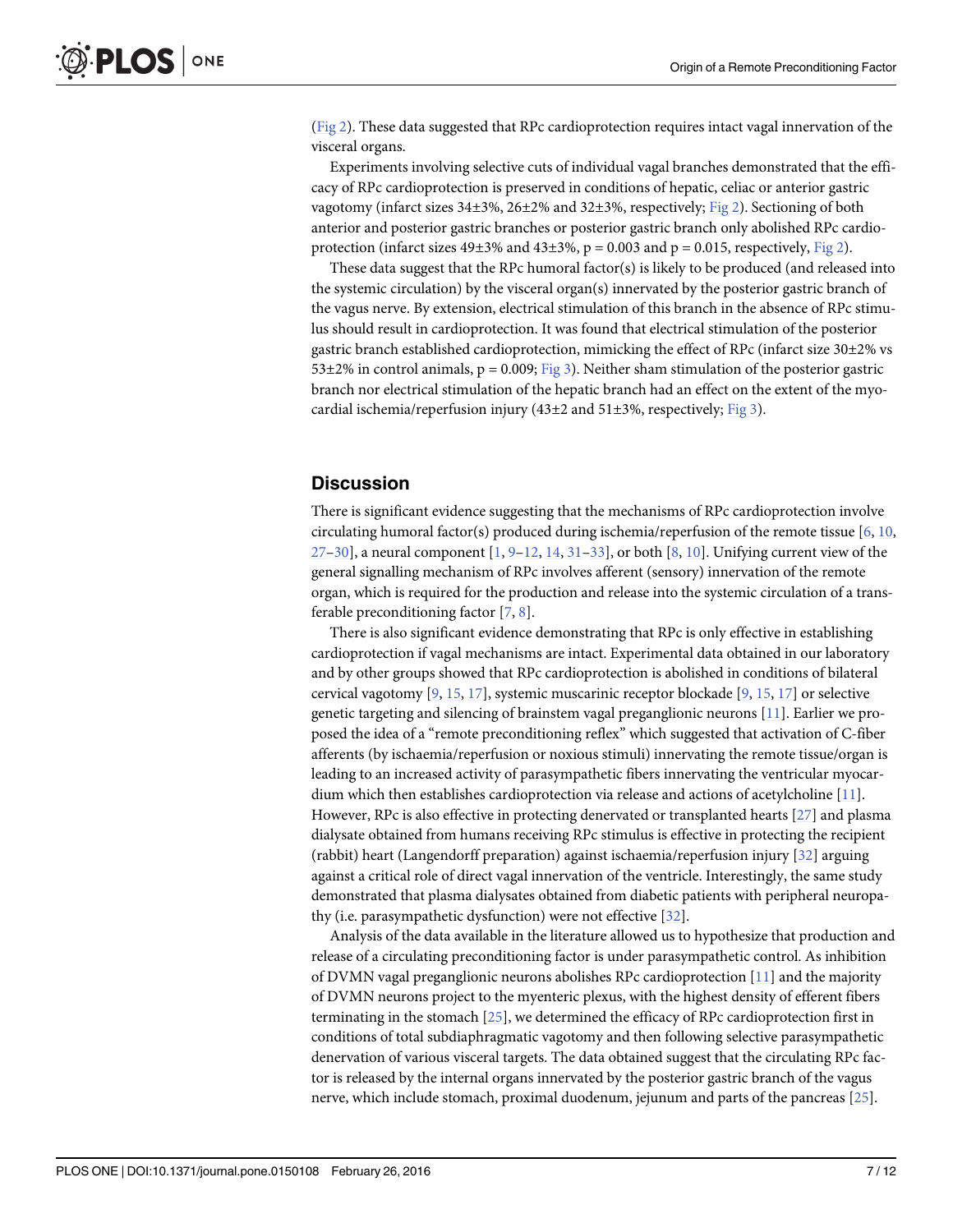<span id="page-7-0"></span>In an attempt to identify the nature of the preconditioning factor(s) Lang et al.  $[34]$  $[34]$  conducted a proteomic analysis on blood samples obtained from experimental animals following application of the RPc stimulus. Results of that study did not support the existence of a circulating cardioprotective factor with a molecular weight of more than 8 kDa [[34](#page-10-0)]. More recent study conducted in healthy human volunteers reported that RPc is associated with differential regulation of several plasma proteins linked to the control of an acute phase response and various cellular functions [\[23](#page-9-0)]. Among potential humoral factors identified in plasma-derived dialysate only three were reported to have a cardioprotective effect: nitrite [[35](#page-10-0)], microRNA-144 [\[36](#page-10-0)] and stromal derived factor-1 $\alpha$  [\[37\]](#page-10-0). Their actions, however, may not fully explain the RPc phenomenon, especially in light of a recent clinical report showing that nitrite infusion fails to establish cardioprotection against myocardial injury in humans [\[38\]](#page-10-0).

Various experimental pre-clinical models (the majority of them involving young or very young healthy animals) demonstrated that RPc is highly effective in protecting the heart against lethal ischaemia/reperfusion injury. Clinical trials designed to determine the efficacy or remote (pre)conditioning in establishing cardioprotection yielded both positive [\[39](#page-10-0)–[41](#page-10-0)] and



[Fig 4. D](#page-8-0)iagrammatic representation of the nervous control of hormone secretion by enteroendocrine cells of the gastrointestinal tract. Extrinsic vagal parasympathetic nerves either directly or via activation of the enteric neurones trigger release of hormones (hypothesised circulating cardioprotective factors) by releasing acetylcholine (among other transmitters). ACh, acetylcholine; AChR, acetylcholine receptor; BOM, bombesin; CCK, cholecystokinin; CGPR, calcitonin gene-related peptide; GliC, glicentin; GLP-1/2, glucagon-like peptide-1 and 2; OXM, oxyntomodulin; PYY, peptide YY; VIP, vasoactive intestinal peptide.

doi:10.1371/journal.pone.0150108.g004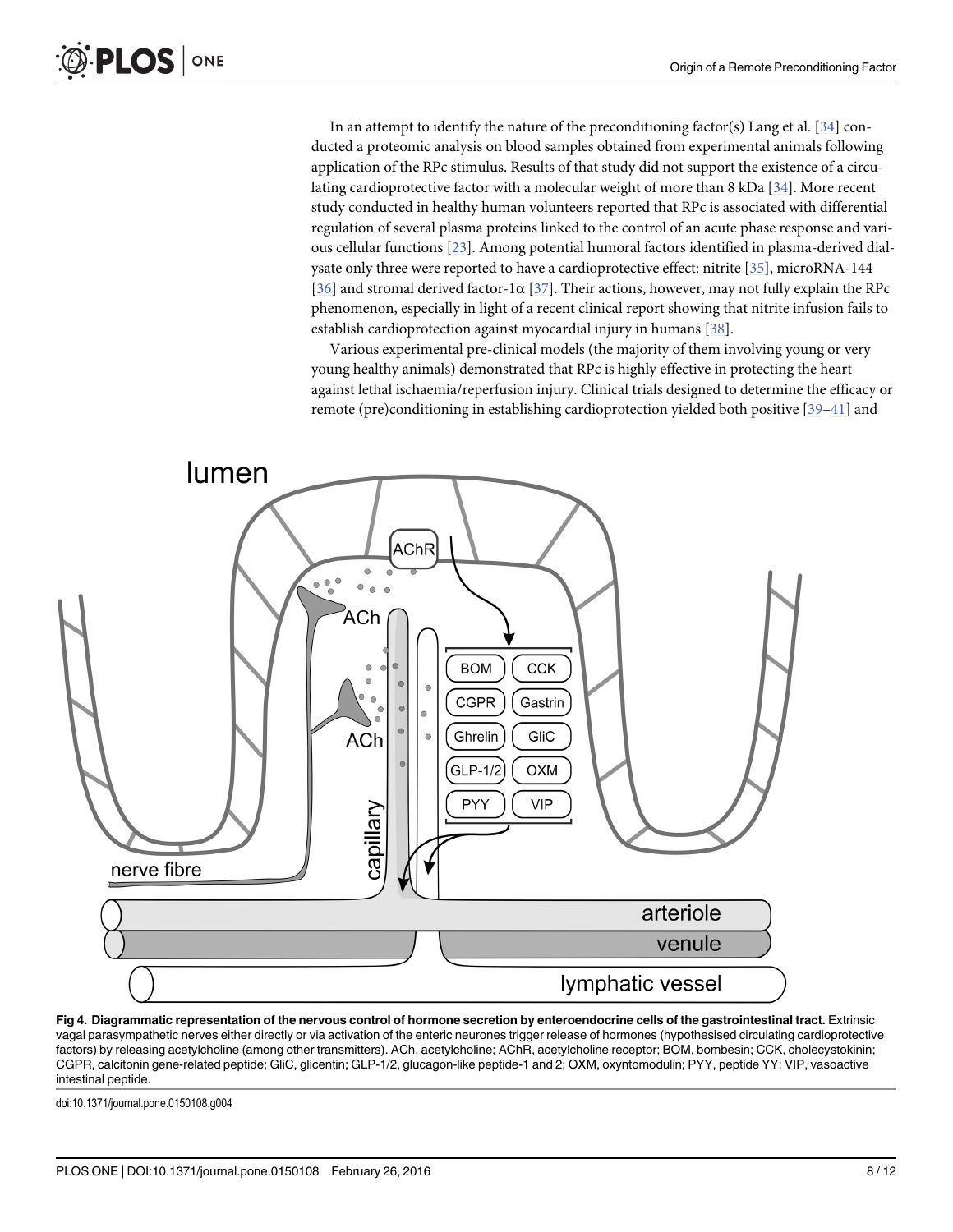<span id="page-8-0"></span>neutral results [\[42](#page-10-0)–[45](#page-11-0)]. In view of the results obtained in the present study, the neutral outcomes of the most recent trials ERICCA [[44](#page-10-0)] and RIPHeart [[45](#page-11-0)] are not surprising. In both trials patients received propofol, an anesthetic agent known to suppress the activity of vagal preganglionic neurons and inhibit autonomic reflex pathways [[46](#page-11-0), [47](#page-11-0)]. Moreover, parasympathetic tone decreases with age and could be severely diminished or even absent in many disease states, perhaps rendering many patients of an advanced age (recruited in these trials) insensitive to this procedure. Either the heart may no longer be able to sense increased level of circulating remote preconditioning factor or parasympathetic dysfunction results in a compromised ability of certain groups of patients to produce the preconditioning factor. The data obtained in diabetic patients with peripheral neuropathy [[32](#page-10-0)] provide strong evidence in favor of the latter.

Identifying the nature of circulating remote preconditioning factor(s) is, therefore, important as it would allow its potential application as a mainstream cardioprotective strategy in a clinical setting. This study represents a significant step forward in a quest to reveal the identity of this factor which appears to be produced and released by the visceral organs innervated by the posterior branch of the vagus nerve. Certain gut hormones released into the circulation in response to enhanced vagal activity might as well fulfil this important role [\(Fig 4\)](#page-7-0).

#### Supporting Information

[S1 Table](http://www.plosone.org/article/fetchSingleRepresentation.action?uri=info:doi/10.1371/journal.pone.0150108.s001). Haemodynamic Data. (PDF)

#### Acknowledgments

This work was supported by the British Heart Foundation (Ref: RG/14/4/30736 and PG/13/79/ 30429). A.V.G. is a Wellcome Trust Senior Research Fellow (Ref: 095064). S.M. is a Marie Skłodowska-Curie Research Fellow (Ref: 654691). We thank Professor James Jones (University College Dublin) for his help in the development of a surgical approach for selective vagal denervation of the internal organs.

#### Author Contributions

Conceived and designed the experiments: SM MB AG AVG. Performed the experiments: SM MB PSH. Analyzed the data: SM MB AVG. Contributed reagents/materials/analysis tools: AGR AVG. Wrote the paper: SM AGR AV AVG.

#### References

- [1.](#page-1-0) Gho BC, Schoemaker RG, van den Doel MA, Duncker DJ, Verdouw PD. Myocardial protection by brief ischemia in noncardiac tissue. Circulation. 1996; 94:2193–2200. PMID: [8901671](http://www.ncbi.nlm.nih.gov/pubmed/8901671)
- [2.](#page-1-0) Przyklenk K, Bauer B, Ovize M, Kloner RA, Whittaker P. Regional ischemic 'preconditioning' protects remote virgin myocardium from subsequent sustained coronary occlusion. Circulation. 1993; 87:893– 899. PMID: [7680290](http://www.ncbi.nlm.nih.gov/pubmed/7680290)
- [3.](#page-1-0) Pickard JM, Bøtker HE, Crimi G, Davidson B, Davidson SM, Dutka D, et al. Remote ischemic conditioning: from experimental observation to clinical application: report from the 8th Biennial Hatter Cardiovascular Institute Workshop. Basic Res Cardiol. 2015; 110:453. doi: [10.1007/s00395-014-0453-6](http://dx.doi.org/10.1007/s00395-014-0453-6) PMID: [25449895](http://www.ncbi.nlm.nih.gov/pubmed/25449895)
- [4.](#page-1-0) Heusch G. Molecular basis of cardioprotection: signal transduction in ischemic pre-, post-, and remote conditioning. Circ Res. 2015; 116:674–699. doi: [10.1161/CIRCRESAHA.116.305348](http://dx.doi.org/10.1161/CIRCRESAHA.116.305348) PMID: [25677517](http://www.ncbi.nlm.nih.gov/pubmed/25677517)
- [5.](#page-1-0) Liem DA, Verdouw PD, Ploeg H, Kazim S, Duncker DJ. Sites of action of adenosine in interorgan preconditioning of the heart. Am J Physiol Heart Circ Physiol. 2002; 283:H29–H37. PMID: [12063271](http://www.ncbi.nlm.nih.gov/pubmed/12063271)
- [6.](#page-1-0) Shimizu M, Tropak M, Diaz RJ, Suto F, Surendra H, Kuzmin E, et al. Transient limb ischaemia remotely preconditions through a humoral mechanism acting directly on the myocardium: evidence suggesting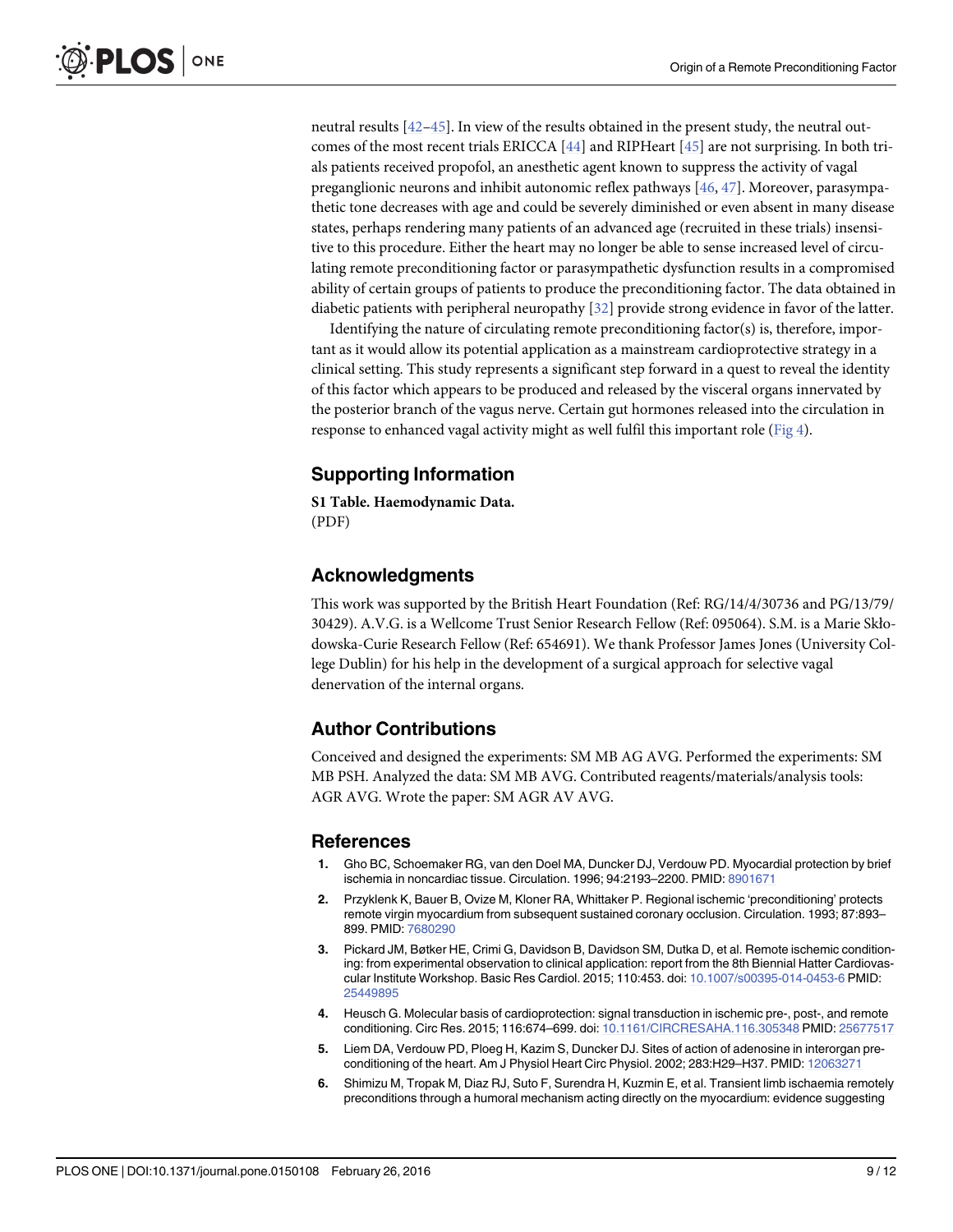cross-species protection. Clinical Science. 2009; 117:191–200. doi: [10.1042/CS20080523](http://dx.doi.org/10.1042/CS20080523) PMID: [19175358](http://www.ncbi.nlm.nih.gov/pubmed/19175358)

- <span id="page-9-0"></span>[7.](#page-6-0) Merlocco AC, Redington KL, Disenhouse T, Strantzas SC, Gladstone R, Wei C, et al. Transcutaneous electrical nerve stimulation as a novel method of remote preconditioning: in vitro validation in an animal model and first human observations. Basic Res Cardiol. 2014; 109:406. doi: [10.1007/s00395-014-](http://dx.doi.org/10.1007/s00395-014-0406-0) [0406-0](http://dx.doi.org/10.1007/s00395-014-0406-0) PMID: [24604614](http://www.ncbi.nlm.nih.gov/pubmed/24604614)
- [8.](#page-1-0) Redington KL, Disenhouse T, Strantzas SC, Gladstone R, Wei C, Tropak MB, et al. Remote cardioprotection by direct peripheral nerve stimulation and topical capsaicin is mediated by circulating humoral factors. Basic Res Cardiol. 2012; 107:1–10.
- [9.](#page-1-0) Basalay M, Barsukevich V, Mastitskaya S, Mrochek A, Pernow J, Sjöquist PO, et al. Remote ischaemic pre- and delayed postconditioning—similar degree of cardioprotection but distinct mechanisms. Exp Physiol. 2012; 97:908–917. doi: [10.1113/expphysiol.2012.064923](http://dx.doi.org/10.1113/expphysiol.2012.064923) PMID: [22427438](http://www.ncbi.nlm.nih.gov/pubmed/22427438)
- [10.](#page-1-0) Lim SY, Yellon DM, Hausenloy DJ. The neural and humoral pathways in remote limb ischemic preconditioning. Basic Res Cardiol. 2010; 105:651–655. doi: [10.1007/s00395-010-0099-y](http://dx.doi.org/10.1007/s00395-010-0099-y) PMID: [20449597](http://www.ncbi.nlm.nih.gov/pubmed/20449597)
- [11.](#page-1-0) Mastitskaya S, Marina N, Gourine A, Gilbey MP, Spyer KM, Teschemacher AG, et al. Cardioprotection evoked by remote ischaemic preconditioning is critically dependent on the activity of vagal pre-ganglionic neurones. Cardiovasc Res. 2012; 95:487–494. doi: [10.1093/cvr/cvs212](http://dx.doi.org/10.1093/cvr/cvs212) PMID: [22739118](http://www.ncbi.nlm.nih.gov/pubmed/22739118)
- [12.](#page-1-0) Loukogeorgakis SP, Panagiotidou AT, Broadhead MW, Donald A, Deanfield JE, MacAllister RJ. Remote ischemic preconditioning provides early and late protection against endothelial ischemia-reperfusion injury in humans: role of the autonomic nervous system. J Am Coll Cardiol. 2005; 46:450–456. PMID: [16053957](http://www.ncbi.nlm.nih.gov/pubmed/16053957)
- [13.](#page-1-0) Redington KL, Disenhouse T, Li J, Wei C, Dai X, Gladstone R, et al. Electroacupuncture reduces myocardial infarct size and improves post-ischemic recovery by invoking release of humoral, dialyzable, cardioprotective factors. J Physiol Sci. 2013; 63:219–223. doi: [10.1007/s12576-013-0259-6](http://dx.doi.org/10.1007/s12576-013-0259-6) PMID: [23529221](http://www.ncbi.nlm.nih.gov/pubmed/23529221)
- [14.](#page-1-0) Steensrud T, Li J, Dai X, Manlhiot C, Kharbanda RK, Tropak M, Redington A. Pretreatment with the nitric oxide donor SNAP or nerve transection blocks humoral preconditioning by remote limb ischemia or intra-arterial adenosine. Am J Physiol Heart Circ Physiol. 2010; 299:H1598–1603. doi: [10.1152/](http://dx.doi.org/10.1152/ajpheart.00396.2010) [ajpheart.00396.2010](http://dx.doi.org/10.1152/ajpheart.00396.2010) PMID: [20802131](http://www.ncbi.nlm.nih.gov/pubmed/20802131)
- [15.](#page-1-0) Gourine A, Gourine AV, Mastitskaya S, Ackland G. "Remote preconditioning reflex": a neural pathway of cardioprotection during myocardial ischaemia and reperfusion induced by remote ischaemic preconditioning. Eur Heart J. 2010; 31:319.
- [16.](#page-1-0) Mastitskaya S, Marina N, Gourine A, Gourine AV. Role of muscarinic and nitric oxide dependent mechanisms in cardioprotection established by remote ischaemic preconditioning. Eur Heart J. 2013; 34:929.
- [17.](#page-1-0) Donato M, Buchholz B, Rodriguez M, Perez V, Inserte J, Garcia-Dorado D, Gelpi RJ. Role of the parasympathetic nervous system in cardioprotection by remote hindlimb ischemic preconditioning. Exp Physiol. 2013; 98:425–434. doi: [10.1113/expphysiol.2012.066217](http://dx.doi.org/10.1113/expphysiol.2012.066217) PMID: [22872660](http://www.ncbi.nlm.nih.gov/pubmed/22872660)
- [18.](#page-1-0) Pauza DH, Saburkina I, Rysevaite K, Inokaitis H, Jokubauskas M, Jalife J, Pauziene N. Neuroanatomy of the murine cardiac conduction system. A combined stereomicroscopic and fluorescence immunohistochemical study. Auton Neurosci. 2013; 176:32–47. doi: [10.1016/j.autneu.2013.01.006](http://dx.doi.org/10.1016/j.autneu.2013.01.006) PMID: [23403121](http://www.ncbi.nlm.nih.gov/pubmed/23403121)
- 19. Rysevaite K, Saburkina I, Pauziene N, Vaitkevicius R, Noujaim SF, Jalife J, Pauza DH. Immunohistochemical characterization of the intrinsic cardiac neural plexus in whole-mount mouse heart preparations. Heart Rhythm. 2011; 8:732–739.
- [20.](#page-1-0) Yasahura O, Matsuo A, Bellier JP, Aimi Y. Demonstration of choline acetyltransferase of a peripheral type in the rat heart. J Histochem Cytochem. 2007; 55:287–299. PMID: [17142806](http://www.ncbi.nlm.nih.gov/pubmed/17142806)
- [21.](#page-1-0) Gourine A, Gourine AV. Neural mechanisms of cardioprotection. Physiology (Bethesda) 2014; 29 (2):133–140.
- [22.](#page-1-0) Coote JH. Myths and realities of the cardiac vagus. J Phusiol. 2013; 591:4073–4085.
- [23.](#page-1-0) Hepponstall M, Ignjatovic V, Binos S, Monagle P, Jones B, Cheung MH, et al. Remote ischemic preconditioning (RIPC) modifies plasma proteome in humans. PLoS ONE. 2012; 7:e48284. doi: [10.1371/](http://dx.doi.org/10.1371/journal.pone.0048284) [journal.pone.0048284](http://dx.doi.org/10.1371/journal.pone.0048284) PMID: [23139772](http://www.ncbi.nlm.nih.gov/pubmed/23139772)
- [24.](#page-2-0) Prechtl JC, Powley TL. Organization and distribution of the rat subdiaphragmatic vagus and associated paraganglia. J Comp Neurol. 1985; 235(2):182–195. PMID: [3998208](http://www.ncbi.nlm.nih.gov/pubmed/3998208)
- [25.](#page-2-0) Berthoud HR, Carlson NR, Powley TL. Topography of efferent vagal innervation of the rat gastrointestinal tract. Am J Physiol. 1991; 260:R200–R207. PMID: [1992820](http://www.ncbi.nlm.nih.gov/pubmed/1992820)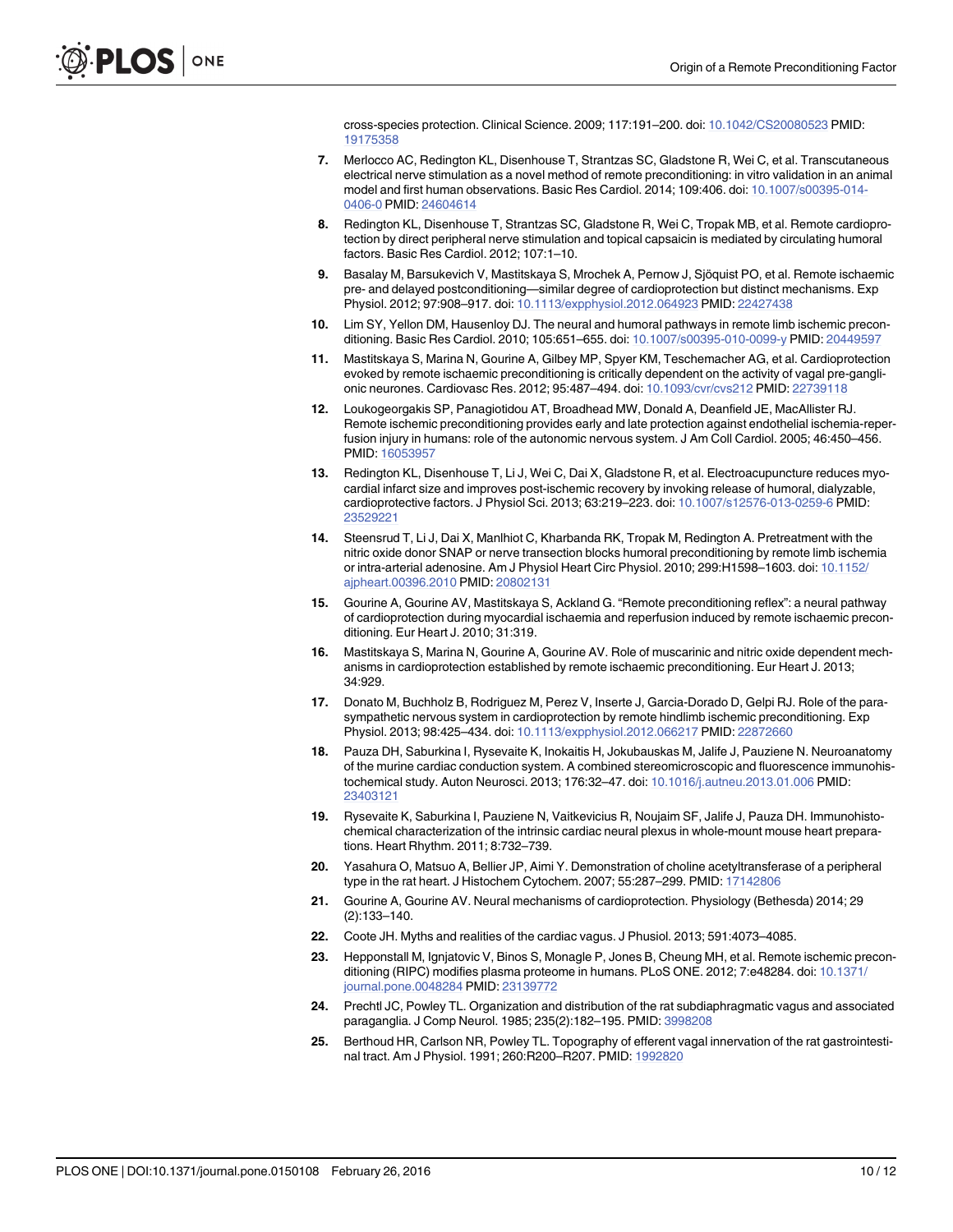- <span id="page-10-0"></span>[26.](#page-4-0) Shahid M, Tauseef M, Sharma KK, Fahim M. Brief femoral artery ischaemia provides protection against myocardial ischaemia-reperfusion injury in rats: the possible mechanisms. Exp Physiol. 2008; 93:954– 968. doi: [10.1113/expphysiol.2007.041442](http://dx.doi.org/10.1113/expphysiol.2007.041442) PMID: [18356557](http://www.ncbi.nlm.nih.gov/pubmed/18356557)
- [27.](#page-6-0) Konstantinov IE, Li J, Cheung MM, Shimizu M, Stokoe J, Kharbanda RK, Redington AN. Remote ischemic preconditioning of the recipient reduces myocardial ischemia-reperfusion injury of the denervated donor heart via a K<sub>ATP</sub> channel-dependent mechanism. Transplantation. 2005; 79:1691–1695. PMID: [15973170](http://www.ncbi.nlm.nih.gov/pubmed/15973170)
- 28. Hausenloy DJ, Yellon DM. Remote ischemic preconditioning: underlying mechanisms and clinical application. Cardiovasc Res. 2008; 79:377–386. doi: [10.1093/cvr/cvn114](http://dx.doi.org/10.1093/cvr/cvn114) PMID: [18456674](http://www.ncbi.nlm.nih.gov/pubmed/18456674)
- 29. Kingma JG Jr, Simard D, Voisine P, Rouleau JR. Role of the autonomic nervous system in cardioprotection by remote preconditioning in isoflurane-anaesthetized dogs. Cardiovasc Res. 2011; 89:384– 391. doi: [10.1093/cvr/cvq306](http://dx.doi.org/10.1093/cvr/cvq306) PMID: [20876586](http://www.ncbi.nlm.nih.gov/pubmed/20876586)
- [30.](#page-6-0) Weinbrenner C, Nelles M, Herzog N, Sarvary L, Strasser RH. Remote preconditioning by infrarenal occlusion of the aorta protects the heart from infarction: a newly identified non-neuronal but PKCdependent pathway. Cardiovasc Res. 2002; 55:590–601. PMID: [12160957](http://www.ncbi.nlm.nih.gov/pubmed/12160957)
- [31.](#page-6-0) Dong JH, Liu YX, Ji ES, He RR. [Limb ischemic preconditioning reduces infarct size following myocardial ischemia-reperfusion in rats]. Sheng Li Xue Bao. 2004; 56:41–46. PMID: [14985828](http://www.ncbi.nlm.nih.gov/pubmed/14985828)
- [32.](#page-6-0) Jensen RV, Stottrup NB, Kristiansen SB, Botker HE. Release of a humoral circulating cardioprotective factor by remote ischemic preconditioning is dependent on preserved neural pathways in diabetic patients. Basic Res Cardiol. 2012; 107:285. doi: [10.1007/s00395-012-0285-1](http://dx.doi.org/10.1007/s00395-012-0285-1) PMID: [22821347](http://www.ncbi.nlm.nih.gov/pubmed/22821347)
- [33.](#page-6-0) Jones WK, Fan GC, Liao S, Zhang JM, Wang Y, Weintraub NL et al. Peripheral nociception associated with surgical incision elicits remote nonischemic cardioprotection via neurogenic activation of protein kinase C signaling. Circulation. 2009; 120:1–9.
- [34.](#page-7-0) Lang SC, Elsasser A, Scheler C, Vetter S, Tiefenbacher CP, Kubler W, et al. Myocardial preconditioning and remote renal preconditioning-identifying a protective factor using proteomic methods? Basic Res Cardiol. 2006; 101:149–158. PMID: [16283592](http://www.ncbi.nlm.nih.gov/pubmed/16283592)
- [35.](#page-7-0) Rassaf T, Totzeck M, Hendgen-Cotta UB, Shiva S, Heusch G, Kelm M. Circulating nitrite contributes to cardioprotection by remote ischemic preconditioning. Circ Res. 2014; 114:1601–1610. doi: [10.1161/](http://dx.doi.org/10.1161/CIRCRESAHA.114.303822) [CIRCRESAHA.114.303822](http://dx.doi.org/10.1161/CIRCRESAHA.114.303822) PMID: [24643960](http://www.ncbi.nlm.nih.gov/pubmed/24643960)
- [36.](#page-7-0) Li J, Rohailla S, Gelber N, Rutka J, Sabah N, Gladstone RA, et al. MicroRNA-144 is a circulating effector of remote ischemic preconditioning. Basic Res Cardiol. 2014; 109(5):423. doi: [10.1007/s00395-014-](http://dx.doi.org/10.1007/s00395-014-0423-z) [0423-z](http://dx.doi.org/10.1007/s00395-014-0423-z) PMID: [25060662](http://www.ncbi.nlm.nih.gov/pubmed/25060662)
- [37.](#page-7-0) Davidson SM, Selvaraj P, He D, Boi-Doku C, Yellon RL, Vicencio JM, Yellon DM. Remote ischaemic preconditioning involves signaling through the SDF-1α/CXCR4 signalling axis. Basic Res Cardiol. 2013; 108(5):377. doi: [10.1007/s00395-013-0377-6](http://dx.doi.org/10.1007/s00395-013-0377-6) PMID: [23917520](http://www.ncbi.nlm.nih.gov/pubmed/23917520)
- [38.](#page-7-0) Siddiqi N, Neil C, Bruce M, MacLennan G, Cotton S, Papadopoulou S, et al.; NIAMI Investigators. Intravenous sodium nitrite in acute ST-elevation myocardial infarction: a randomized controlled trial (NIAMI). Eur Heart J. 2014; 35:1255–1262. doi: [10.1093/eurheartj/ehu096](http://dx.doi.org/10.1093/eurheartj/ehu096) PMID: [24639423](http://www.ncbi.nlm.nih.gov/pubmed/24639423)
- [39.](#page-7-0) Botker HE, Kharbanda R, Schmidt MR, Bottcher M, Kaltoft AK, Terkelsen CJ, et al. Remote ischemic conditioning before hospital admission, as a complement to angioplasty, and effect on myocardial salvage in patients with acute myocardial infarction: a randomised trial. Lancet. 2010; 375:727–734. doi: [10.1016/S0140-6736\(09\)62001-8](http://dx.doi.org/10.1016/S0140-6736(09)62001-8) PMID: [20189026](http://www.ncbi.nlm.nih.gov/pubmed/20189026)
- 40. Thielmann M Kottenberg E, Kleinbongard P, Wendt D, Gedik N, Pasa S, et al. Cardioprotective and prognostic effects of remote ischaemic preconditioning in patients undergoing coronary artery bypass surgery: a single-centre randomised, double-blind, controlled trial. Lancet. 2013; 382:597–604. doi: [10.](http://dx.doi.org/10.1016/S0140-6736(13)61450-6) [1016/S0140-6736\(13\)61450-6](http://dx.doi.org/10.1016/S0140-6736(13)61450-6) PMID: [23953384](http://www.ncbi.nlm.nih.gov/pubmed/23953384)
- [41.](#page-7-0) Candilio L, Malik A, Ariti C, Barnard M, Salvo CD, Lawrence D, et al. Effect of remote ischaemic preconditioning on clinical outcomes in patients undergoing cardiac bypass surgery: a randomised controlled clinical trial. Heart. 2015; 101:185–192. doi: [10.1136/heartjnl-2014-306178](http://dx.doi.org/10.1136/heartjnl-2014-306178) PMID: [25252696](http://www.ncbi.nlm.nih.gov/pubmed/25252696)
- [42.](#page-8-0) Prasad A, Gossl M, Hoyt J, Lennon RJ, Polk L, Simari R, et al. Remote ischemic preconditioning immediately before percutaneous coronary intervention does not impact myocardial necrosis, inflammatory response, and circulating endothelial progenitor cell counts: a single center randomized sham controlled trial. Catheter Cardiovasc Interv. 2013; 81:930–936. doi: [10.1002/ccd.24443](http://dx.doi.org/10.1002/ccd.24443) PMID: [22517646](http://www.ncbi.nlm.nih.gov/pubmed/22517646)
- 43. Rahman IA, Mascaro JG, Steeds RP, Frenneaux MP, Nightingale P, Gosling P, et al. Remote ischemic preconditioning in human coronary artery bypass surgery: from promise to disappointment? Circulation. 2010; 122:53–59.
- [44.](#page-8-0) Hausenloy DJ, Candilio L, Evans R, Ariti C, Jenkins DP, Kolvekar S, et al.; ERICCA Trial Investigators. Remote Ischemic Preconditioning and Outcomes of Cardiac Surgery. N Engl J Med. 2015; 373:1408– 1417. doi: [10.1056/NEJMoa1413534](http://dx.doi.org/10.1056/NEJMoa1413534) PMID: [26436207](http://www.ncbi.nlm.nih.gov/pubmed/26436207)